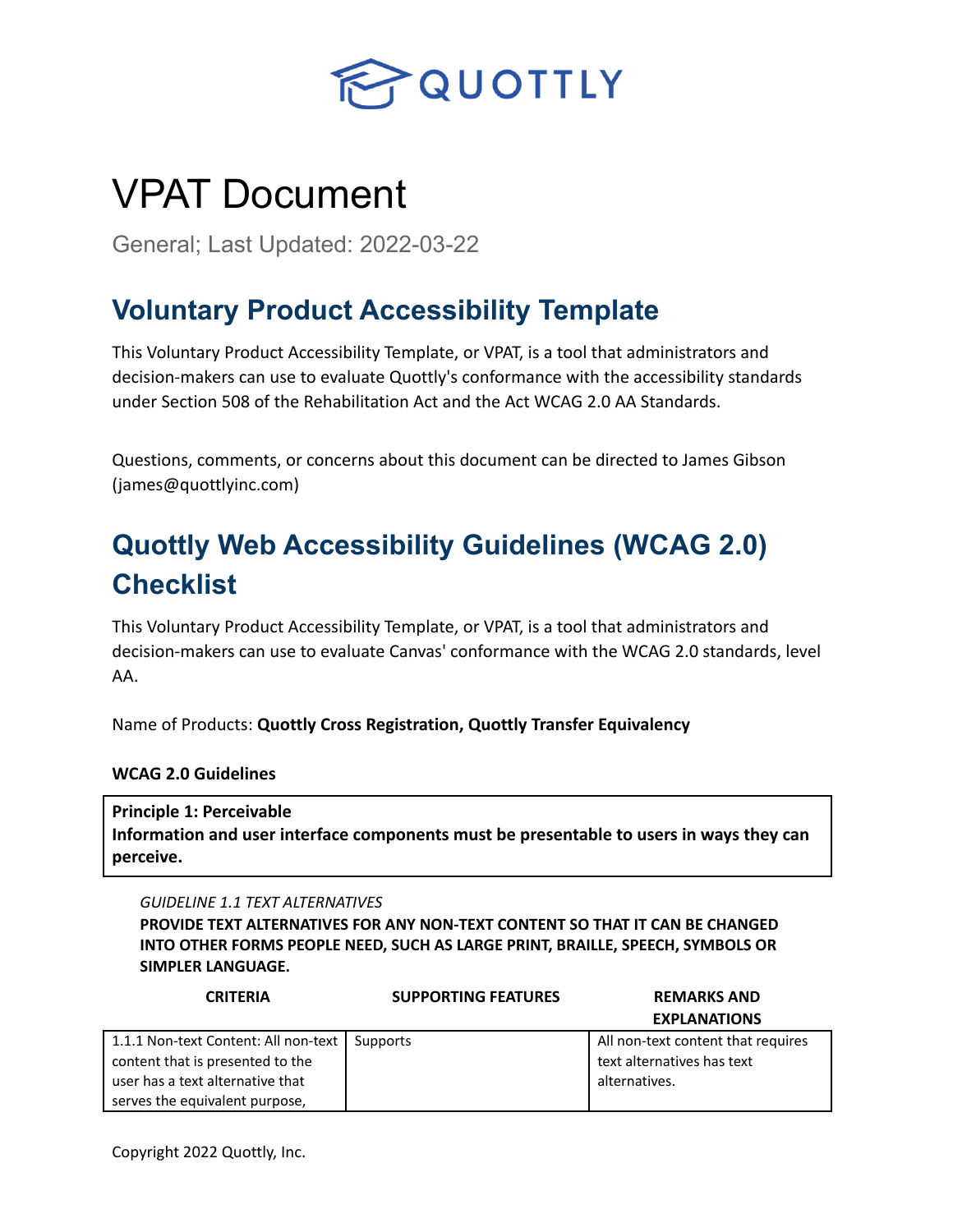

# *GUIDELINE 1.2 TIME-BASED MEDIA* **PROVIDE ALTERNATIVES FOR TIME-BASED MEDIA.**

# **CRITERIA SUPPORTING FEATURES REMARKS AND**

# **EXPLANATIONS**

| 1.2.1 Audio-only and Video-only<br>(Prerecorded): For prerecorded<br>audio-only and prerecorded<br>video-only media, the following are<br>true, except when the audio or<br>video is a media alternative for text<br>and is clearly labeled as such: (Level<br>A)                                                 | Not applicable | No pre-recorded audio or video  |
|-------------------------------------------------------------------------------------------------------------------------------------------------------------------------------------------------------------------------------------------------------------------------------------------------------------------|----------------|---------------------------------|
| 1.2.2 Captions (Prerecorded):<br>Captions are provided for all<br>prerecorded audio content in<br>synchronized media, except when<br>the media is a media alternative for<br>text and is clearly labeled as such.<br>(Level A)                                                                                    | Not applicable | No pre-recorded audio or video. |
| 1.2.3 Audio Description or Media<br>Alternative (Prerecorded): An<br>alternative for time-based media or<br>audio description of the<br>prerecorded video content is<br>provided for synchronized media,<br>except when the media is a media<br>alternative for text and is clearly<br>labeled as such. (Level A) | Not applicable | No pre-recorded audio           |
| 1.2.4 Captions (Live): Captions are<br>provided for all live audio content<br>in synchronized media. (Level AA)                                                                                                                                                                                                   | Not applicable | No live content provided.       |
| 1.2.5 Audio Description<br>(Prerecorded): Audio description is<br>provided for all prerecorded video<br>content in synchronized media.<br>(Level AA)                                                                                                                                                              | Not applicable | No pre-recorded audio or video. |

# *GUIDELINE 1.3 ADAPTABLE*

**CREATE CONTENT THAT CAN BE PRESENTED IN DIFFERENT WAYS (FOR EXAMPLE SIMPLER LAYOUT) WITHOUT LOSING INFORMATION OR STRUCTURE.**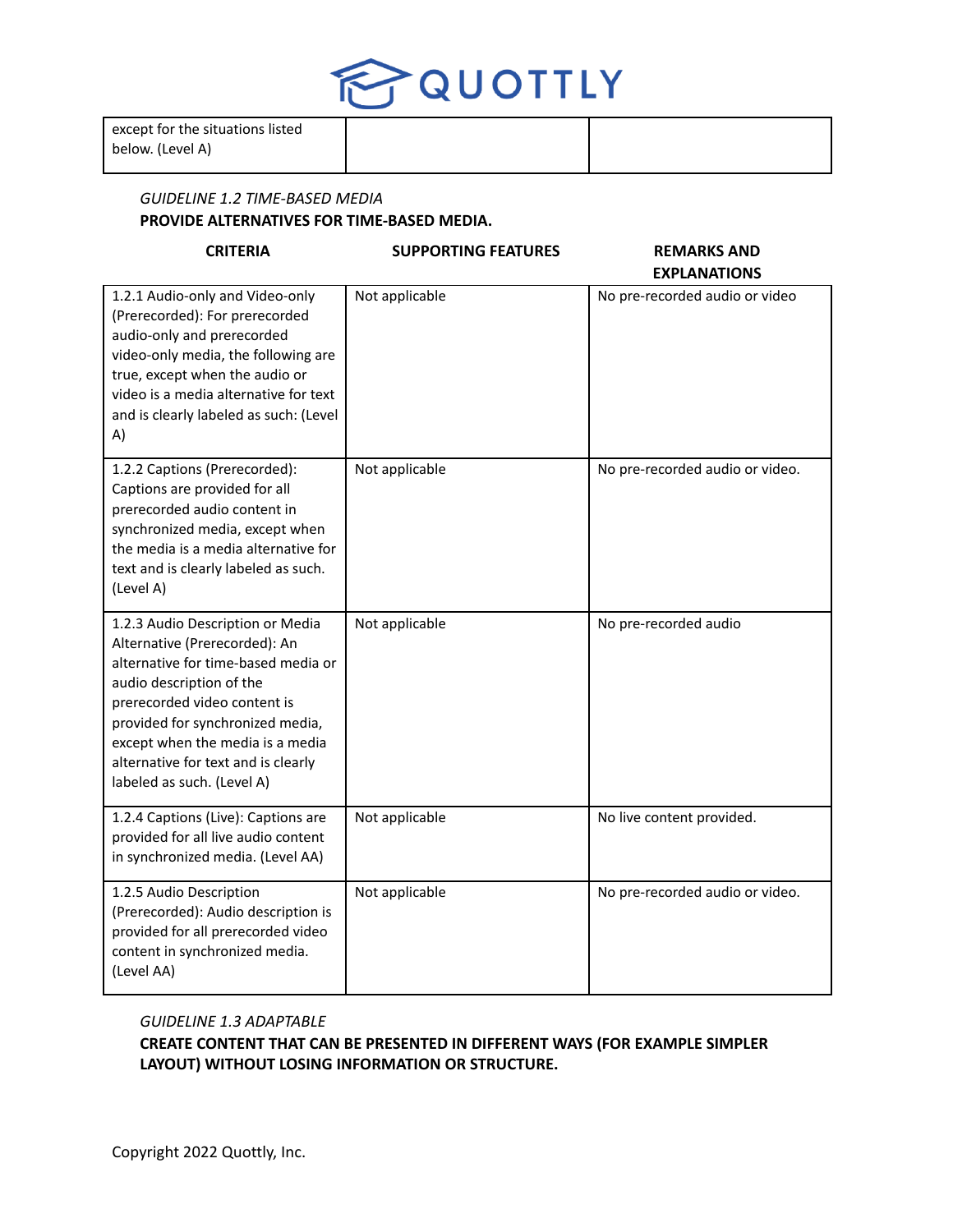

| <b>CRITERIA</b>                                                                                                                                                                                                                                      | <b>SUPPORTING FEATURES</b> | <b>REMARKS AND</b><br><b>EXPLANATIONS</b>                                                                                                    |
|------------------------------------------------------------------------------------------------------------------------------------------------------------------------------------------------------------------------------------------------------|----------------------------|----------------------------------------------------------------------------------------------------------------------------------------------|
| 1.3.1 Info and Relationships:<br>Information, structure, and<br>relationships conveyed through<br>presentation can be<br>programmatically determined or<br>are available in text. (Level A)                                                          | Supports                   |                                                                                                                                              |
| 1.3.2 Meaningful Sequence: When<br>the sequence in which content is<br>presented affects its meaning, a<br>correct reading sequence can be<br>programmatically determined.<br>(Level A)                                                              | Supports                   | All content is read by screen<br>readers or other accessibility tools<br>in the appropriate order. See notes<br>on supported screen readers. |
| 1.3.3 Sensory Characteristics:<br>Instructions provided for<br>understanding and operating<br>content do not rely solely on<br>sensory characteristics of<br>components such as shape, size,<br>visual location, orientation, or<br>sound. (Level A) | Supports                   | All operating instructions are<br>provided in text in addition to being<br>highlighted or emphasized by<br>shape, color, or visual location. |

# *GUIDELINE 1.4 DISTINGUISHABLE*

# **MAKE IT EASIER FOR USERS TO SEE AND HEAR CONTENT INCLUDING SEPARATING FOREGROUND FROM BACKGROUND.**

| <b>CRITERIA</b>                                                                                                                                                                                                                                                                                 | <b>SUPPORTING FEATURES</b> | <b>REMARKS AND</b>                                                                                                                                  |
|-------------------------------------------------------------------------------------------------------------------------------------------------------------------------------------------------------------------------------------------------------------------------------------------------|----------------------------|-----------------------------------------------------------------------------------------------------------------------------------------------------|
|                                                                                                                                                                                                                                                                                                 |                            | <b>EXPLANATIONS</b>                                                                                                                                 |
| 1.4.1 Use of Color: Color is not used<br>as the only visual means of<br>conveying information, indicating<br>an action, prompting a response, or<br>distinguishing a visual element.<br>(Level A)                                                                                               | Supports                   | All information is provided in text<br>or by element shape or format;<br>color is only used for highlighting or<br>emphasizing particular features. |
| 1.4.2 Audio Control: If any audio on<br>a Web page plays automatically for<br>more than 3 seconds, either a<br>mechanism is available to pause or<br>stop the audio, or a mechanism is<br>available to control audio volume<br>independently from the overall<br>system volume level. (Level A) | Not Applicable             | No audio.                                                                                                                                           |
| 1.4.3 Contrast (Minimum): The<br>visual presentation of text and                                                                                                                                                                                                                                | Supports                   | As configured by Quottly, all<br>content has appropriate levels of                                                                                  |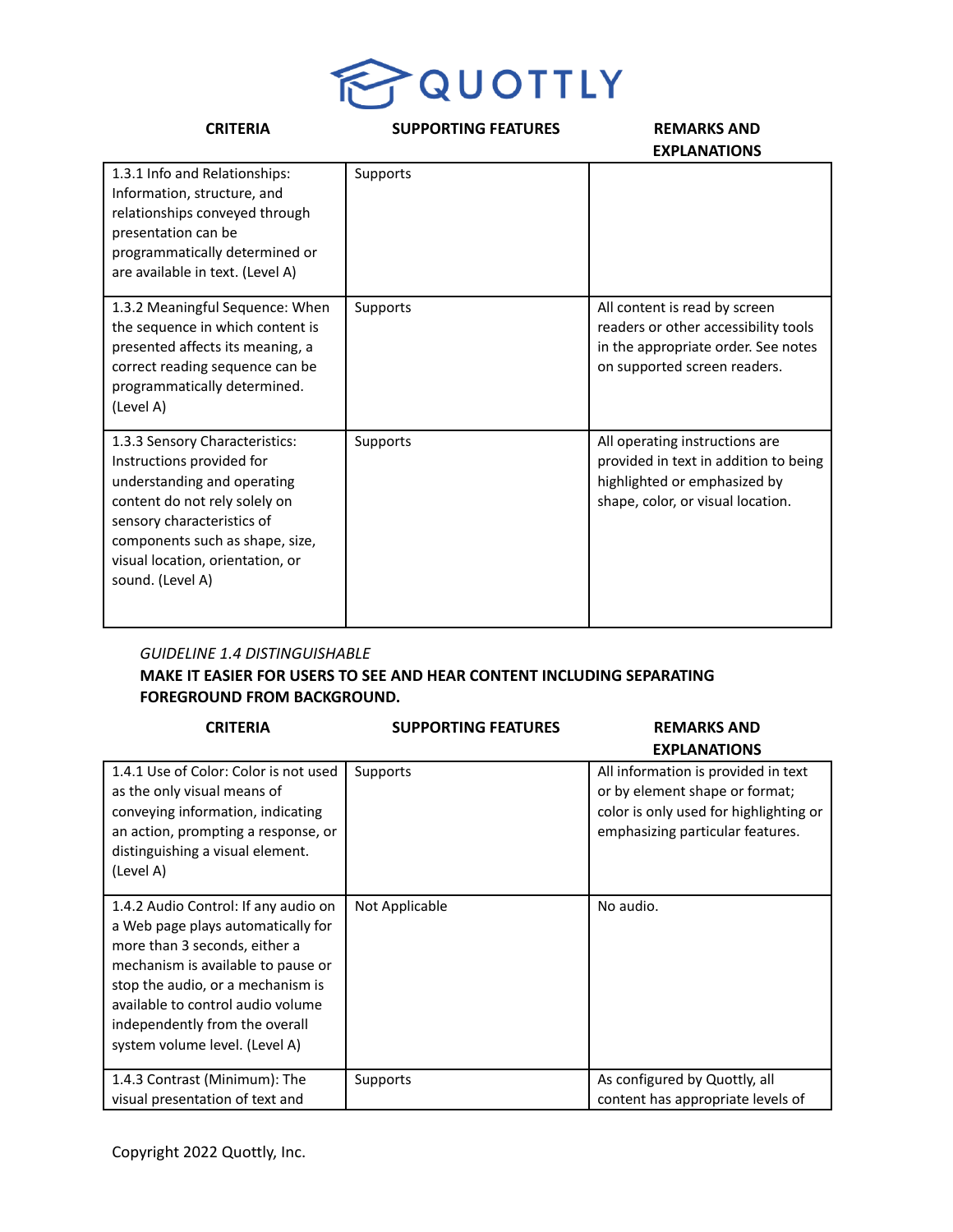

| images of text has a contrast ratio<br>of at least 4.5:1, except for the<br>following: (Level AA)                                                                                                           |          | contrast. Customers who choose to<br>customize colors without support<br>from Quottly's implementation<br>team for their instance take<br>responsibility for ensuring<br>compliance with level AA contrast.<br>At the time of writing, one<br>customer has certain icons that are<br>not compliant with contrast. These<br>are customer-specified values that<br>we are working with them to<br>resolve. |
|-------------------------------------------------------------------------------------------------------------------------------------------------------------------------------------------------------------|----------|----------------------------------------------------------------------------------------------------------------------------------------------------------------------------------------------------------------------------------------------------------------------------------------------------------------------------------------------------------------------------------------------------------|
| 1.4.4 Resize text: Except for<br>captions and images of text, text<br>can be resized without assistive<br>technology up to 200 percent<br>without loss of content or<br>functionality. (Level AA)           | Supports | Certain older mobile web browsers<br>prohibit zooming. This is a known<br>issue that is scheduled to be<br>resolved in Q3 2022.<br>No text is presented as an image.                                                                                                                                                                                                                                     |
| 1.4.5 Images of Text: If the<br>technologies being used can<br>achieve the visual presentation,<br>text is used to convey information<br>rather than images of text except<br>for the following: (Level AA) | Supports | No images of text are used.                                                                                                                                                                                                                                                                                                                                                                              |

# **Principle 2: Operable User interface components and navigation must be operable.**

## *GUIDELINE 2.1 KEYBOARD ACCESSIBLE*

# **MAKE ALL FUNCTIONALITY AVAILABLE FROM A KEYBOARD.**

### **CRITERIA SUPPORTING FEATURES REMARKS AND EXPLANATIONS** 2.1.1 Keyboard: All functionality of the content is operable through a keyboard interface without requiring specific timings for individual keystrokes, except where the underlying function requires input that depends on the path of the user's movement and not just the endpoints. (Level A) Supports All parts and features of the site can be navigated by keyboard, without any particular required timings. 2.1.2 No Keyboard Trap: If keyboard focus can be moved to a component of the page using a Supports All elements can be moved through using the tab key or shift-tab..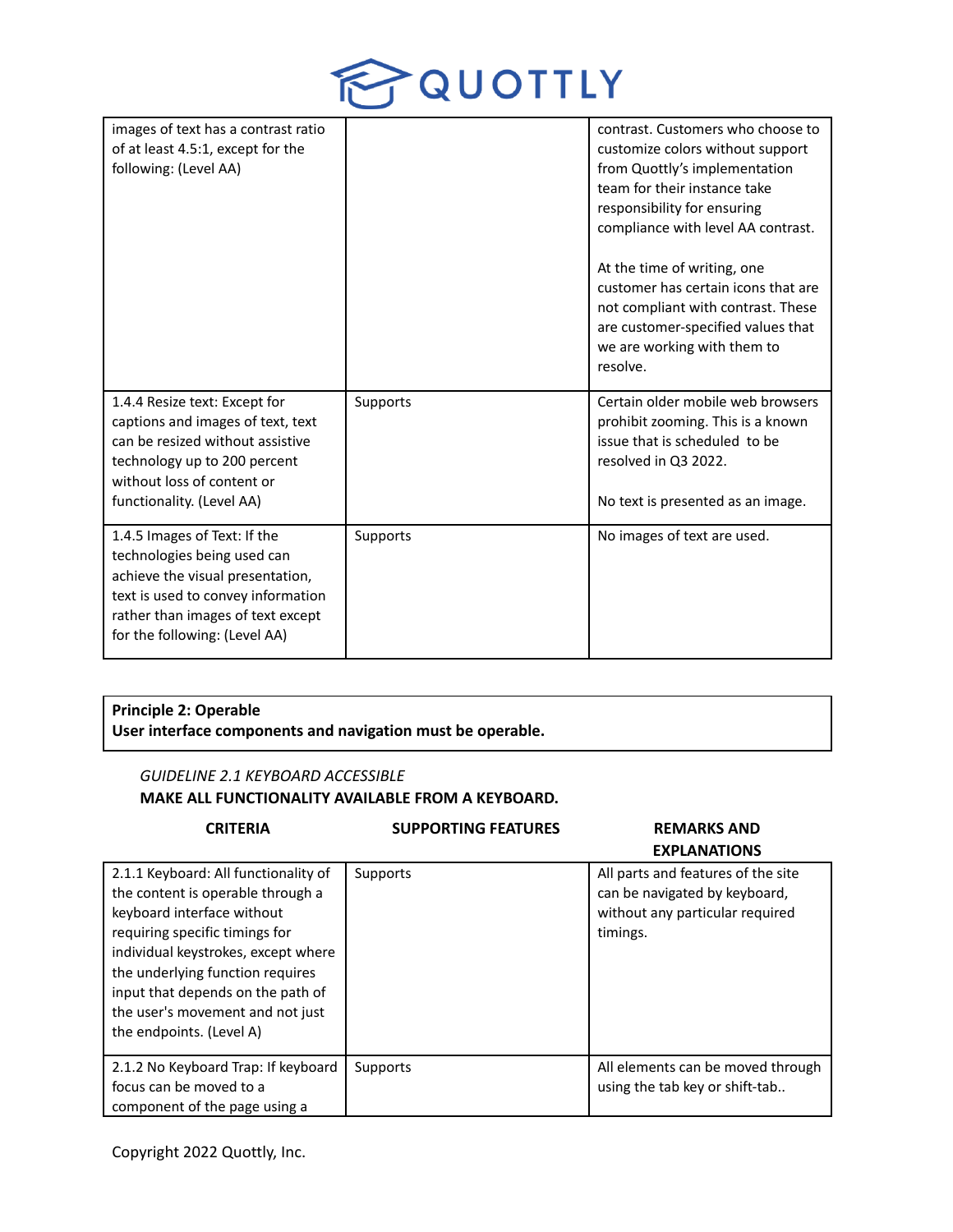

| keyboard interface, then focus can  |  |
|-------------------------------------|--|
| be moved away from that             |  |
| component using only a keyboard     |  |
| interface, and, if it requires more |  |
| than unmodified arrow or tab keys   |  |
| or other standard exit methods, the |  |
| user is advised of the method for   |  |
| moving focus away. (Level A)        |  |
|                                     |  |

# *GUIDELINE 2.2 ENOUGH TIME* **PROVIDE USERS ENOUGH TIME TO READ AND USE CONTENT.**

| <b>CRITERIA</b>                                                                                                                           | <b>SUPPORTING FEATURES</b> | <b>REMARKS AND</b><br><b>EXPLANATIONS</b>                                                                       |
|-------------------------------------------------------------------------------------------------------------------------------------------|----------------------------|-----------------------------------------------------------------------------------------------------------------|
| 2.2.1 Timing Adjustable: For each<br>time limit that is set by the content,<br>at least one of the following is true:<br>(Level A)        | Not applicable             | No time limits are set.                                                                                         |
| 2.2.2 Pause, Stop, Hide: For<br>moving, blinking, scrolling, or<br>auto-updating information, all of<br>the following are true: (Level A) | Supports                   | Only for courses.quottly.com - only<br>moving text is the rotating text on<br>the home page, which is pausable. |

# *GUIDELINE 2.3 SEIZURES*

# **DO NOT DESIGN CONTENT IN A WAY THAT IS KNOWN TO CAUSE SEIZURES.**

| <b>CRITERIA</b>                                                                                                                                                                                                                      | <b>SUPPORTING FEATURES</b> | <b>REMARKS AND</b><br><b>EXPLANATIONS</b> |
|--------------------------------------------------------------------------------------------------------------------------------------------------------------------------------------------------------------------------------------|----------------------------|-------------------------------------------|
| 2.3.1 Three Flashes or Below<br>Threshold: Web pages do not<br>contain anything that flashes more<br>than three times in any one second<br>period, or the flash is below the<br>general flash and red flash<br>thresholds. (Level A) | Supports                   | No content flashes.                       |

# *GUIDELINE 2.4 NAVIGABLE*

# **PROVIDE WAYS TO HELP USERS NAVIGATE, FIND CONTENT, AND DETERMINE WHERE THEY ARE.**

## **CRITERIA SUPPORTING FEATURES REMARKS AND**

# **EXPLANATIONS**

| 2.4.1 Bypass Blocks: A mechanism | Supports | All pages have 'skipnav'. The     |
|----------------------------------|----------|-----------------------------------|
| is available to bypass blocks of |          | navigation bar and footer content |
| content that are repeated on     |          | are the only repeated content.    |
| multiple Web pages. (Level A)    |          |                                   |
|                                  |          |                                   |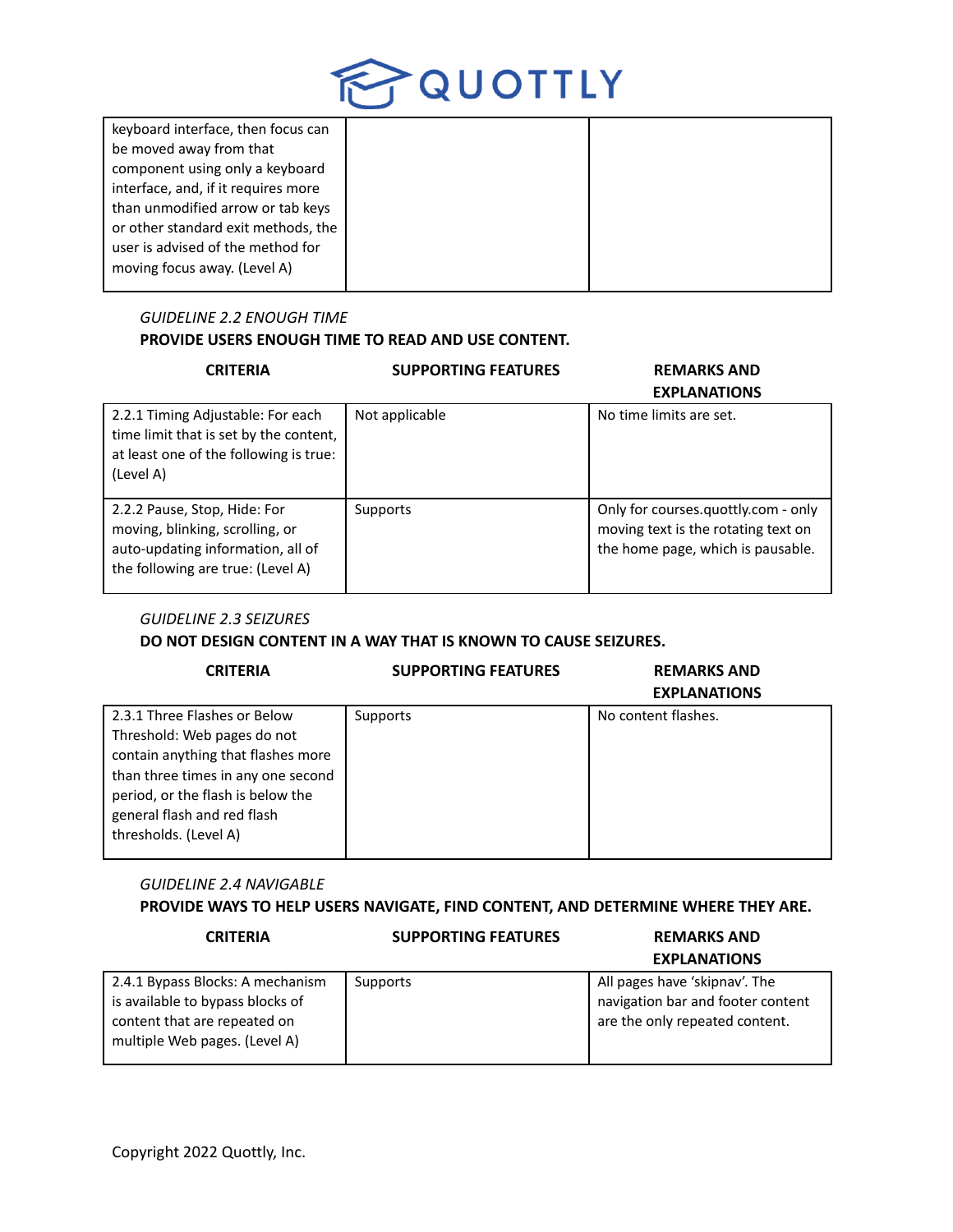

| 2.4.2 Page Titled: Web pages have<br>titles that describe topic or<br>purpose. (Level A)                                                                                                                                                                                                              | Supports | All pages have unique, descriptive<br>titles.                                                                                                                                  |
|-------------------------------------------------------------------------------------------------------------------------------------------------------------------------------------------------------------------------------------------------------------------------------------------------------|----------|--------------------------------------------------------------------------------------------------------------------------------------------------------------------------------|
| 2.4.3 Focus Order: If a Web page<br>can be navigated sequentially and<br>the navigation sequences affect<br>meaning or operation, focusable<br>components receive focus in an<br>order that preserves meaning and<br>operability. (Level A)                                                           | Supports | All pages can be navigated<br>sequentially; in no cases does the<br>sequence affect meaning.<br>Where sequence affects operation,<br>instructions are given first.             |
| 2.4.4 Link Purpose (In Context): The<br>purpose of each link can be<br>determined from the link text alone<br>or from the link text together with<br>its programmatically determined<br>link context, except where the<br>purpose of the link would be<br>ambiguous to users in general.<br>(Level A) | Supports | All links have descriptive titles.                                                                                                                                             |
| 2.4.5 Multiple Ways: More than<br>one way is available to locate a<br>Web page within a set of Web<br>pages except where the Web Page<br>is the result of, or a step in, a<br>process. (Level AA)                                                                                                     | Supports | All pages that are not part of the<br>student registration process, which<br>is inherently linear, are available<br>from the navigation bar and from<br>the student's sitemap. |
| 2.4.6 Headings and Labels:<br>Headings and labels describe topic<br>or purpose. (Level AA)                                                                                                                                                                                                            | Supports | Headings describe topic or<br>purpose.                                                                                                                                         |
| 2.4.7 Focus Visible: Any keyboard<br>operable user interface has a mode<br>of operation where the keyboard<br>focus indicator is visible. (Level AA)                                                                                                                                                  | Supports |                                                                                                                                                                                |

# **Principle 3: Understandable Information and the operation of user interface must be understandable.**

## *GUIDELINE 3.1 READABLE*

## **MAKE TEXT CONTENT READABLE AND UNDERSTANDABLE.**

## **CRITERIA SUPPORTING FEATURES REMARKS AND**

**EXPLANATIONS**

| 3.1.1 Language of Page: The default   Supports |  |
|------------------------------------------------|--|
| human language of each Web page                |  |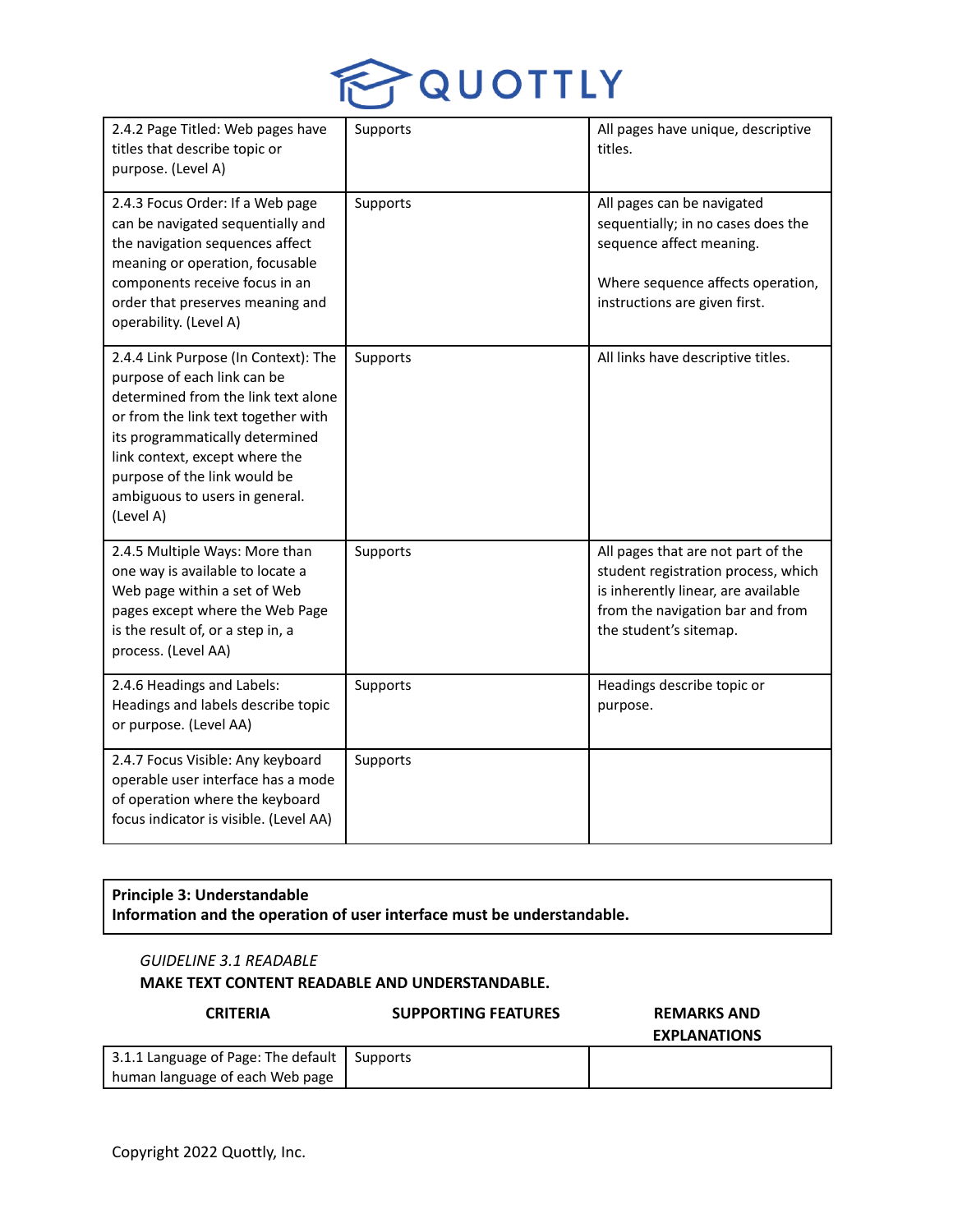

| can be programmatically<br>determined. (Level A)                                                                                                                                                                                                                                                                                           |          |  |
|--------------------------------------------------------------------------------------------------------------------------------------------------------------------------------------------------------------------------------------------------------------------------------------------------------------------------------------------|----------|--|
| 3.1.2 Language of Parts: The human<br>language of each passage or phrase<br>in the content can be<br>programmatically determined<br>except for proper names, technical<br>terms, words of indeterminate<br>language, and words or phrases<br>that have become part of the<br>vernacular of the immediately<br>surrounding text. (Level AA) | Supports |  |

## *GUIDELINE 3.2 PREDICTABLE*

# **MAKE WEB PAGES APPEAR AND OPERATE IN PREDICTABLE WAYS.**

# **CRITERIA SUPPORTING FEATURES REMARKS AND**

**EXPLANATIONS**

| 3.2.1 On Focus: When any<br>component receives focus, it does<br>not initiate a change of context.<br>(Level A)                                                                                                                                             | Supports |                                                                                                                                                |
|-------------------------------------------------------------------------------------------------------------------------------------------------------------------------------------------------------------------------------------------------------------|----------|------------------------------------------------------------------------------------------------------------------------------------------------|
| 3.2.2 On Input: Changing the<br>setting of any user interface<br>component does not automatically<br>cause a change of context unless<br>the user has been advised of the<br>behavior before using the<br>component. (Level A)                              | Supports | No input changes context except<br>for the search results page filter<br>controls, which are labeled as<br>automatically updating the results. |
| 3.2.3 Consistent Navigation:<br>Navigational mechanisms that are<br>repeated on multiple Web pages<br>within a set of Web pages occur in<br>the same relative order each time<br>they are repeated, unless a change<br>is initiated by the user. (Level AA) | Supports | The navigation bar and footer links<br>are always present in the same<br>order.                                                                |
| 3.2.4 Consistent Identification:<br>Components that have the same<br>functionality within a set of Web<br>pages are identified consistently.<br>(Level AA)                                                                                                  | Supports |                                                                                                                                                |

# *GUIDELINE 3.3 INPUT ASSISTANCE* **HELP USERS AVOID AND CORRECT MISTAKES.**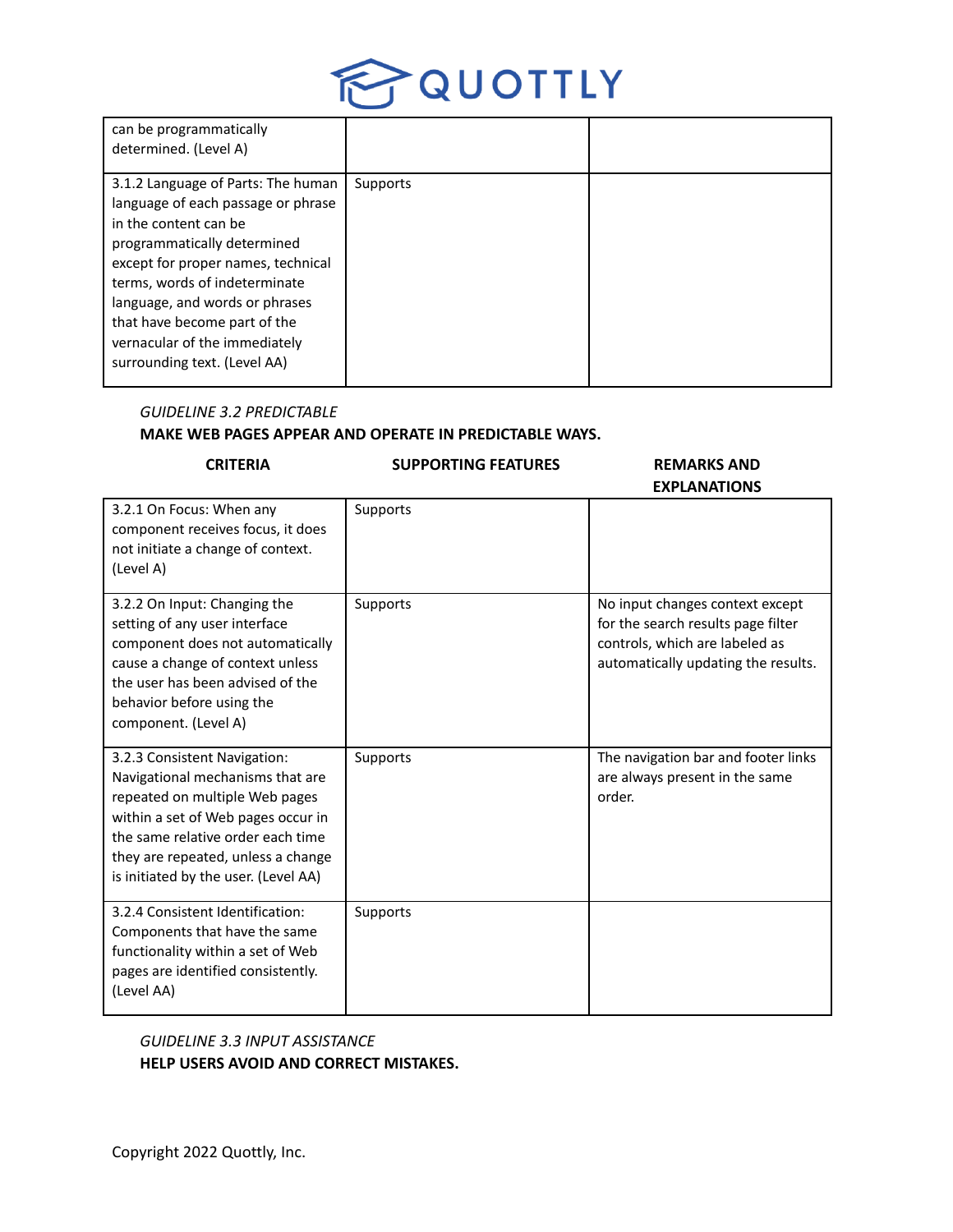

| <b>CRITERIA</b>                                                                                                                                                                                                                                                                                                                  | <b>SUPPORTING FEATURES</b> | <b>REMARKS AND</b><br><b>EXPLANATIONS</b>                                                                                                                                                                                                                                                                                                                                     |
|----------------------------------------------------------------------------------------------------------------------------------------------------------------------------------------------------------------------------------------------------------------------------------------------------------------------------------|----------------------------|-------------------------------------------------------------------------------------------------------------------------------------------------------------------------------------------------------------------------------------------------------------------------------------------------------------------------------------------------------------------------------|
| 3.3.1 Error Identification: If an<br>input error is automatically<br>detected, the item that is in error is<br>identified and the error is described<br>to the user in text. (Level A)                                                                                                                                           | Supports                   |                                                                                                                                                                                                                                                                                                                                                                               |
| 3.3.2 Labels or Instructions: Labels<br>or instructions are provided when<br>content requires user input. (Level<br>A)                                                                                                                                                                                                           | Supports                   |                                                                                                                                                                                                                                                                                                                                                                               |
| 3.3.3 Error Suggestion: If an input<br>error is automatically detected and<br>suggestions for correction are<br>known, then the suggestions are<br>provided to the user, unless it<br>would jeopardize the security or<br>purpose of the content. (Level AA)                                                                     | Supports                   |                                                                                                                                                                                                                                                                                                                                                                               |
| 3.3.4 Error Prevention (Legal,<br>Financial, Data): For Web pages<br>that cause legal commitments or<br>financial transactions for the user<br>to occur, that modify or delete<br>user-controllable data in data<br>storage systems, or that submit<br>user test responses, at least one of<br>the following is true: (Level AA) | Supports                   | In general, the Quottly application<br>is configured in such a way such<br>that transactions for<br>cross-registration are reversible.<br>However, certain customers may<br>require setups in which certain<br>transactions are irreversible. In<br>these cases we will work with the<br>customer to ensure that the<br>customer's configuration has the<br>appropriate data. |

# **Principle 4: Robust** Content must be robust enough that it can be interpreted reliably by a wide variety of user agents, **including assistive technologies.**

## *GUIDELINE 4.1 COMPATIBLE*

**MAXIMIZE COMPATIBILITY WITH CURRENT AND FUTURE USER AGENTS, INCLUDING ASSISTIVE TECHNOLOGIES.**

| <b>CRITERIA</b>                   | <b>SUPPORTING FEATURES</b> | <b>REMARKS AND</b>  |
|-----------------------------------|----------------------------|---------------------|
|                                   |                            | <b>EXPLANATIONS</b> |
| 4.1.1 Parsing: In content         | Supports                   |                     |
| implemented using markup          |                            |                     |
| languages, elements have complete |                            |                     |
| start and end tags, elements are  |                            |                     |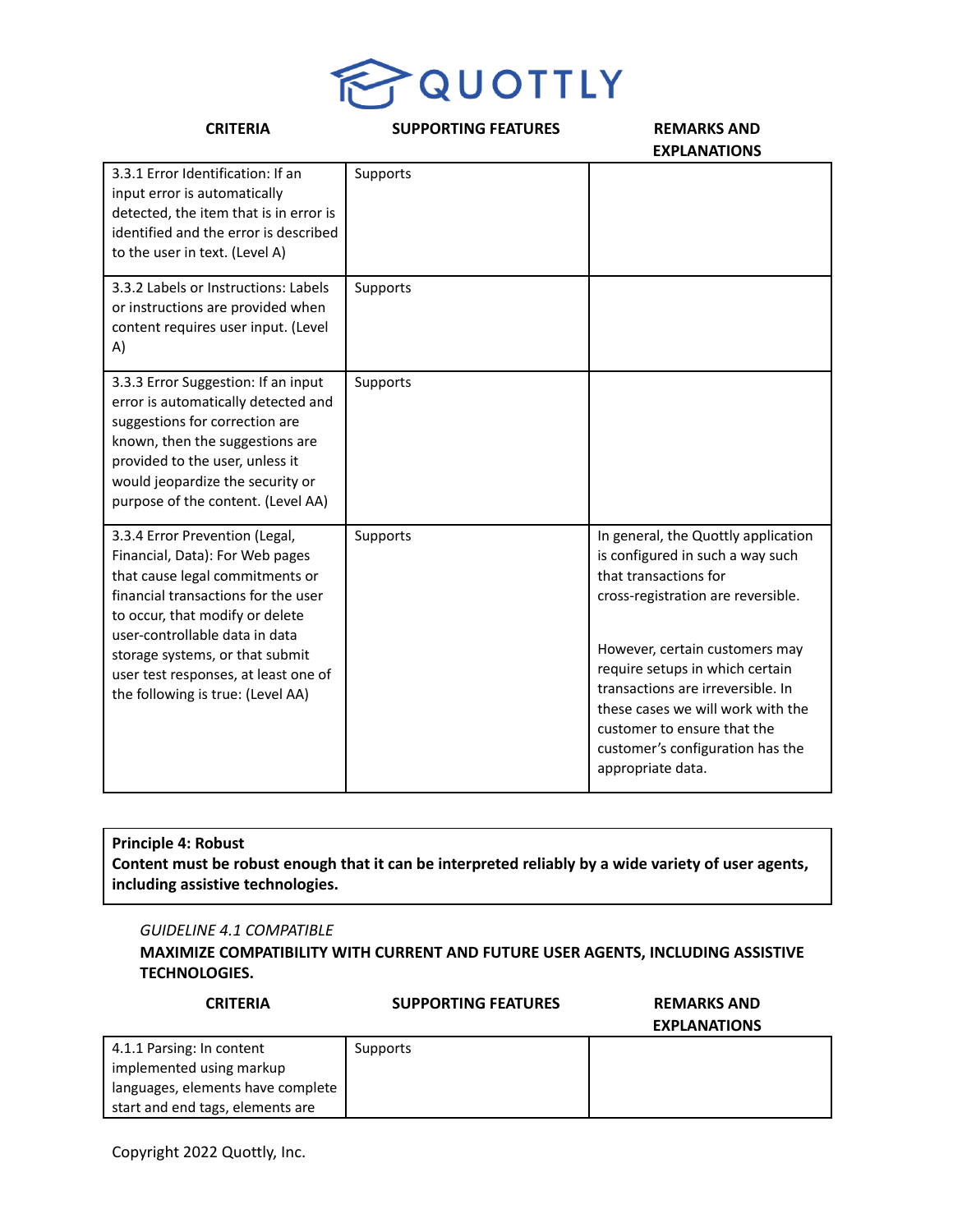

| nested according to their<br>specifications, elements do not<br>contain duplicate attributes, and<br>any IDs are unique, except where<br>the specifications allow these<br>features. (Level A)                                                                                                                                                                                                                                                             |          |  |
|------------------------------------------------------------------------------------------------------------------------------------------------------------------------------------------------------------------------------------------------------------------------------------------------------------------------------------------------------------------------------------------------------------------------------------------------------------|----------|--|
| 4.1.2 Name, Role, Value: For all<br>user interface components<br>(including but not limited to: form<br>elements, links and components<br>generated by scripts), the name<br>and role can be programmatically<br>determined; states, properties, and<br>values that can be set by the user<br>can be programmatically set; and<br>notification of changes to these<br>items is available to user agents,<br>including assistive technologies.<br>(Level A) | Supports |  |

# Section 508 of the Rehabilitation Act

Date: **2020-01-30** Name of Product: **Quottly**

# *SECTION 1194.21 SOFTWARE APPLICATIONS AND OPERATING SYSTEMS – DETAIL* **VPAT™**

# **VOLUNTARY PRODUCT ACCESSIBILITY TEMPLATE®**

| <b>CRITERIA</b>                                                                                                                                                                                                                                                                                                                                                                | <b>SUPPORTING FEATURES</b> | <b>REMARKS AND</b><br><b>EXPLANATIONS</b> |
|--------------------------------------------------------------------------------------------------------------------------------------------------------------------------------------------------------------------------------------------------------------------------------------------------------------------------------------------------------------------------------|----------------------------|-------------------------------------------|
| (a) When software is designed to<br>run on a system that has a<br>keyboard, product functions shall<br>be executable from a keyboard<br>where the function itself or the<br>result of performing a function can<br>be discerned textually.                                                                                                                                     | Supports                   |                                           |
| (b) Applications shall not disrupt or<br>disable activated features of other<br>products that are identified as<br>accessibility features, where those<br>features are developed and<br>documented according to industry<br>standards. Applications also shall<br>not disrupt or disable activated<br>features of any operating system<br>that are identified as accessibility | Supports                   |                                           |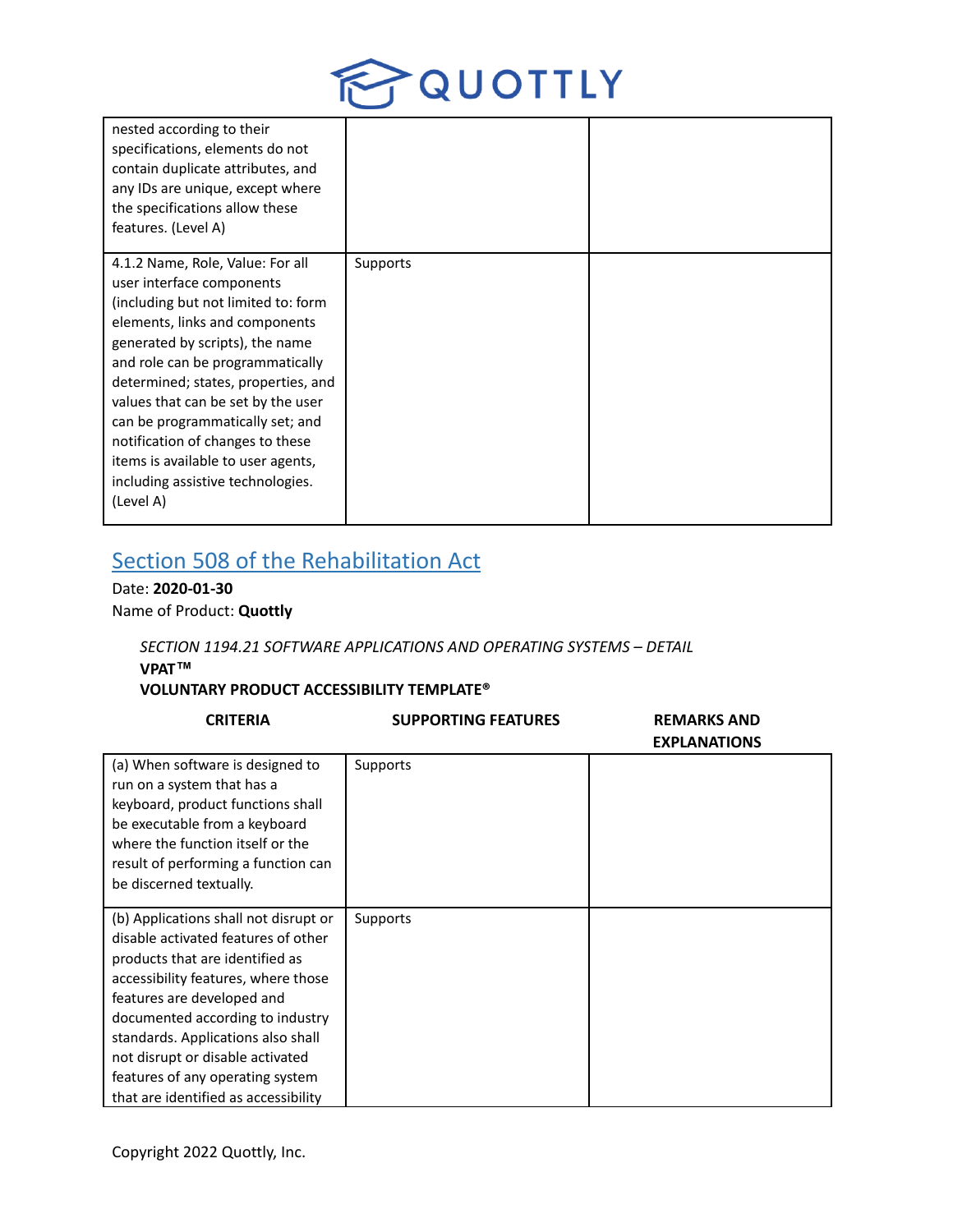

| features where the application<br>programming interface for those<br>accessibility features has been<br>documented by the manufacturer<br>of the operating system and is<br>available to the product developer.                                                                                            |                |                                                                                                        |
|------------------------------------------------------------------------------------------------------------------------------------------------------------------------------------------------------------------------------------------------------------------------------------------------------------|----------------|--------------------------------------------------------------------------------------------------------|
| (c) A well-defined on-screen<br>indication of the current focus shall<br>be provided that moves among<br>interactive interface elements as<br>the input focus changes. The focus<br>shall be programmatically exposed<br>so that Assistive Technology can<br>track focus and focus changes.                | Supports       |                                                                                                        |
| (d) Sufficient information about a<br>user interface element including<br>the identity, operation and state of<br>the element shall be available to<br>Assistive Technology. When an<br>image represents a program<br>element, the information conveyed<br>by the image must also be available<br>in text. | Supports       |                                                                                                        |
| (e) When bitmap images are used<br>to identify controls, status<br>indicators, or other programmatic<br>elements, the meaning assigned to<br>those images shall be consistent<br>throughout an application's<br>performance.                                                                               | Not applicable | Bitmap images are not used to<br>identify controls (vector images are<br>used, and used consistently). |
| (f) Textual information shall be<br>provided through operating system<br>functions for displaying text. The<br>minimum information that shall be<br>made available is text content, text<br>input caret location, and text<br>attributes.                                                                  | Not applicable |                                                                                                        |
| (g) Applications shall not override<br>user selected contrast and color<br>selections and other individual<br>display attributes.                                                                                                                                                                          | Supports       |                                                                                                        |
| (h) When animation is displayed,<br>the information shall be displayable<br>in at least one non-animated                                                                                                                                                                                                   | Supports       |                                                                                                        |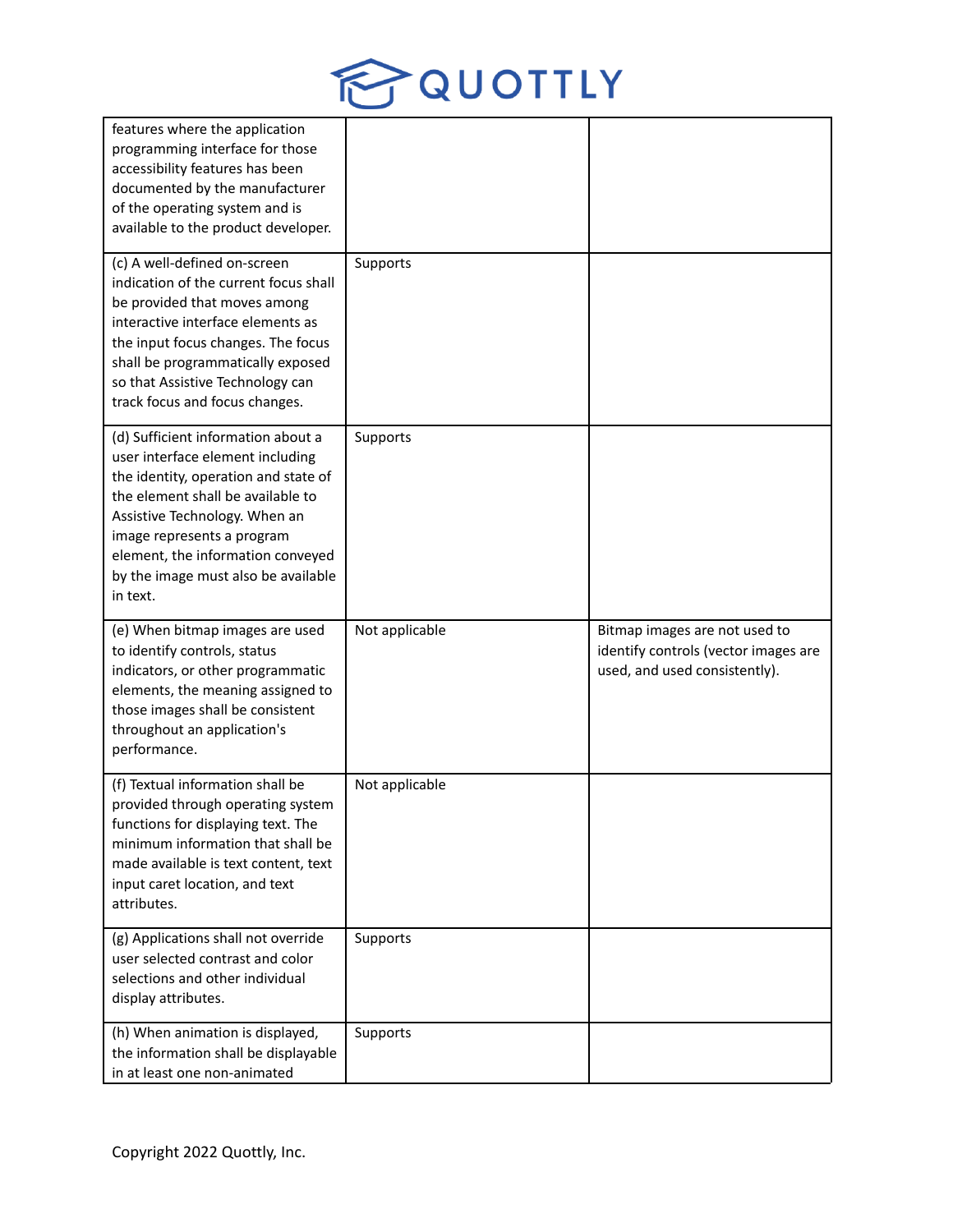

| presentation mode at the option of<br>the user.                                                                                                                                                                                                                     |          |                              |
|---------------------------------------------------------------------------------------------------------------------------------------------------------------------------------------------------------------------------------------------------------------------|----------|------------------------------|
| (i) Color coding shall not be used as<br>the only means of conveying<br>information, indicating an action,<br>prompting a response, or<br>distinguishing a visual element.                                                                                          | Supports |                              |
| (j) When a product permits a user<br>to adjust color and contrast<br>settings, a variety of color<br>selections capable of producing a<br>range of contrast levels shall be<br>provided.                                                                            | Supports | No color settings available. |
| (k) Software shall not use flashing<br>or blinking text, objects, or other<br>elements having a flash or blink<br>frequency greater than 2 Hz and<br>lower than 55 Hz.                                                                                              | Supports |                              |
| (I) When electronic forms are used,<br>the form shall allow people using<br>Assistive Technology to access the<br>information, field elements, and<br>functionality required for<br>completion and submission of the<br>form, including all directions and<br>cues. | Supports |                              |

*SECTION 1194.22 WEB-BASED INTERNET INFORMATION AND APPLICATIONS – DETAIL* **VPAT™**

# **VOLUNTARY PRODUCT ACCESSIBILITY TEMPLATE®**

| <b>CRITERIA</b>                                                                                                                   | <b>SUPPORTING FEATURES</b> | <b>REMARKS AND</b><br><b>EXPLANATIONS</b> |
|-----------------------------------------------------------------------------------------------------------------------------------|----------------------------|-------------------------------------------|
| (a) A text equivalent for every<br>non-text element shall be provided<br>(e.g., via "alt", "longdesc", or in<br>element content). | Supports                   |                                           |
| (b) Equivalent alternatives for any<br>multimedia presentation shall be<br>synchronized with the<br>presentation.                 | Not applicable             | No multimedia presentations are<br>used.  |
| (c) Web pages shall be designed so<br>that all information conveyed with<br>color is also available without color,                | Supports                   |                                           |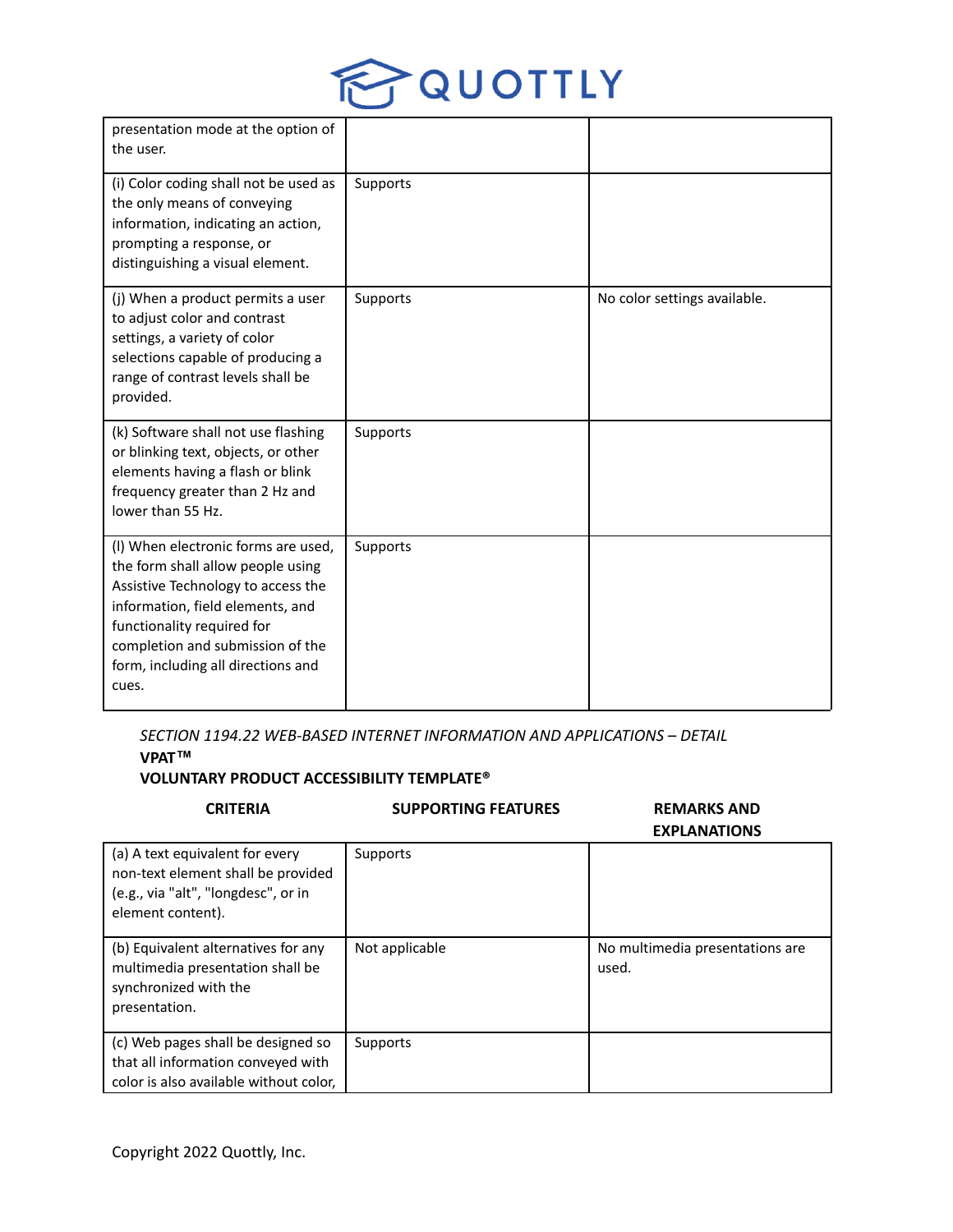

| for example from context or<br>markup.                                                                                                                                                                                                                                                                                      |                |                     |
|-----------------------------------------------------------------------------------------------------------------------------------------------------------------------------------------------------------------------------------------------------------------------------------------------------------------------------|----------------|---------------------|
| (d) Documents shall be organized<br>so they are readable without<br>requiring an associated style sheet.                                                                                                                                                                                                                    | Supports       |                     |
| (e) Redundant text links shall be<br>provided for each active region of a<br>server-side image map.                                                                                                                                                                                                                         | Supports       |                     |
| (f) Client-side image maps shall be<br>provided instead of server-side<br>image maps except where the<br>regions cannot be defined with an<br>available geometric shape.                                                                                                                                                    | Not applicable | No image maps used. |
| (g) Row and column headers shall<br>be identified for data tables.                                                                                                                                                                                                                                                          | Supports       |                     |
| (h) Markup shall be used to<br>associate data cells and header<br>cells for data tables that have two<br>or more logical levels of row or<br>column headers.                                                                                                                                                                | Supports       |                     |
| (i) Frames shall be titled with text<br>that facilitates frame identification<br>and navigation                                                                                                                                                                                                                             | Support        |                     |
| (j) Pages shall be designed to avoid<br>causing the screen to flicker with a<br>frequency greater than 2 Hz and<br>lower than 55 Hz.                                                                                                                                                                                        | Supports       |                     |
| (k) A text-only page, with<br>equivalent information or<br>functionality, shall be provided to<br>make a web site comply with the<br>provisions of this part, when<br>compliance cannot be<br>accomplished in any other way. The<br>content of the text-only page shall<br>be updated whenever the primary<br>page changes. | Not applicable |                     |
| (I) When pages utilize scripting<br>languages to display content, or to<br>create interface elements, the<br>information provided by the script<br>shall be identified with functional                                                                                                                                      | Supports       |                     |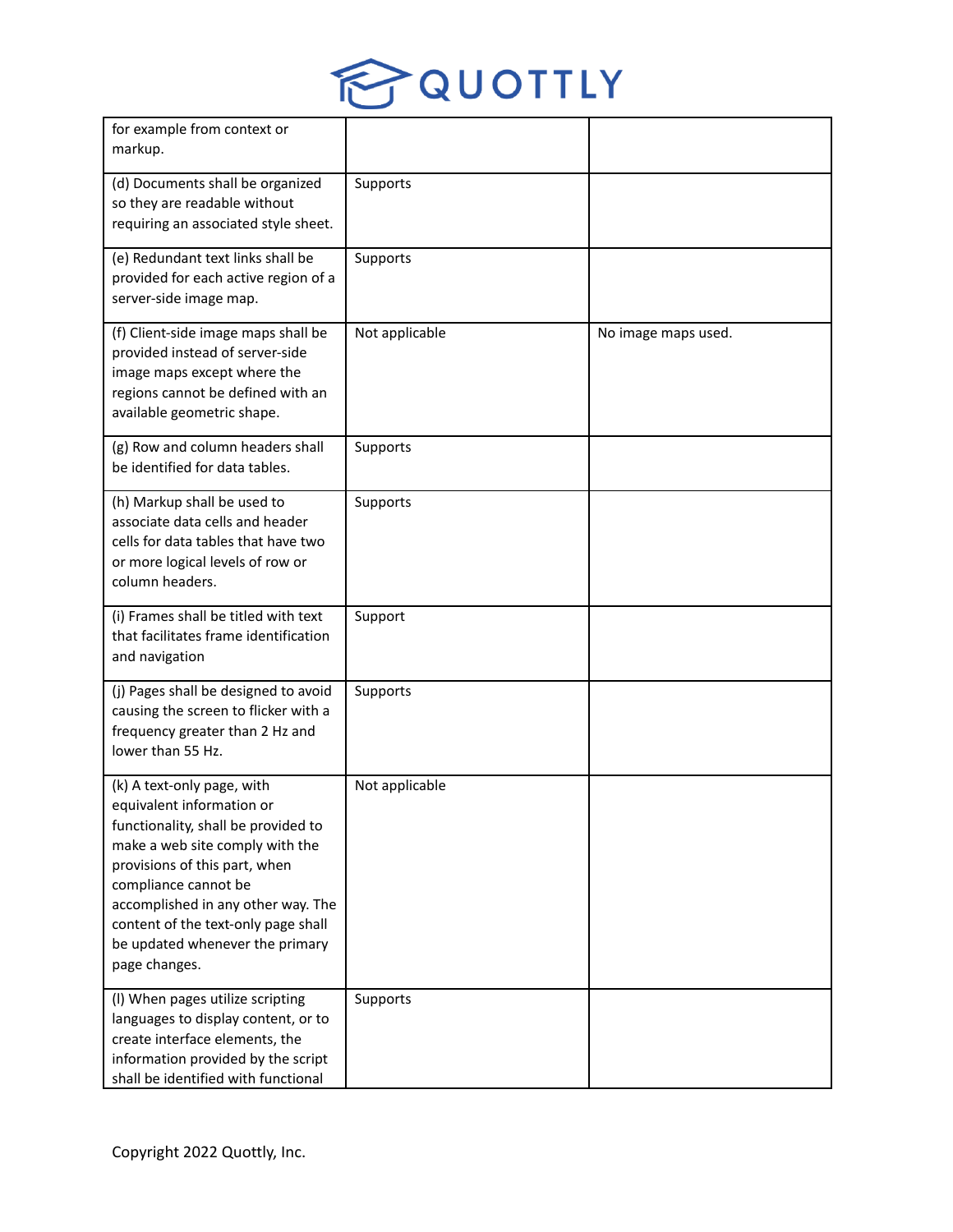

| text that can be read by Assistive<br>Technology.                                                                                                                                                                                                                                                  |                |                                 |
|----------------------------------------------------------------------------------------------------------------------------------------------------------------------------------------------------------------------------------------------------------------------------------------------------|----------------|---------------------------------|
| (m) When a web page requires that<br>an applet, plug-in or other<br>application be present on the client<br>system to interpret page content,<br>the page must provide a link to a<br>plug-in or applet that complies with<br>§1194.21(a) through (I).                                             | Not applicable | No applets or plugins are used. |
| (n) When electronic forms are<br>designed to be completed on-line,<br>the form shall allow people using<br>Assistive Technology to access the<br>information, field elements, and<br>functionality required for<br>completion and submission of the<br>form, including all directions and<br>cues. | Supports       |                                 |
| (o) A method shall be provided that<br>permits users to skip repetitive<br>navigation links.                                                                                                                                                                                                       | Supports       |                                 |
| (p) When a timed response is<br>required, the user shall be alerted<br>and given sufficient time to indicate<br>more time is required.                                                                                                                                                             | Supports       | No timed responses required     |

# *SECTION 1194.31 FUNCTIONAL PERFORMANCE CRITERIA – DETAIL* **VPAT™**

# **VOLUNTARY PRODUCT ACCESSIBILITY TEMPLATE®**

| <b>CRITERIA</b>                                                                                                                                                                                                                                                   | <b>SUPPORTING FEATURES</b> | <b>REMARKS AND</b><br><b>EXPLANATIONS</b> |
|-------------------------------------------------------------------------------------------------------------------------------------------------------------------------------------------------------------------------------------------------------------------|----------------------------|-------------------------------------------|
| (a) At least one mode of operation<br>and information retrieval that does<br>not require user vision shall be<br>provided, or support for Assistive<br>Technology used by people who are<br>blind or visually impaired shall be<br>provided.                      | Supports                   |                                           |
| (b) At least one mode of operation<br>and information retrieval that does<br>not require visual acuity greater<br>than 20/70 shall be provided in<br>audio and enlarged print output<br>working together or independently,<br>or support for Assistive Technology | Supports                   |                                           |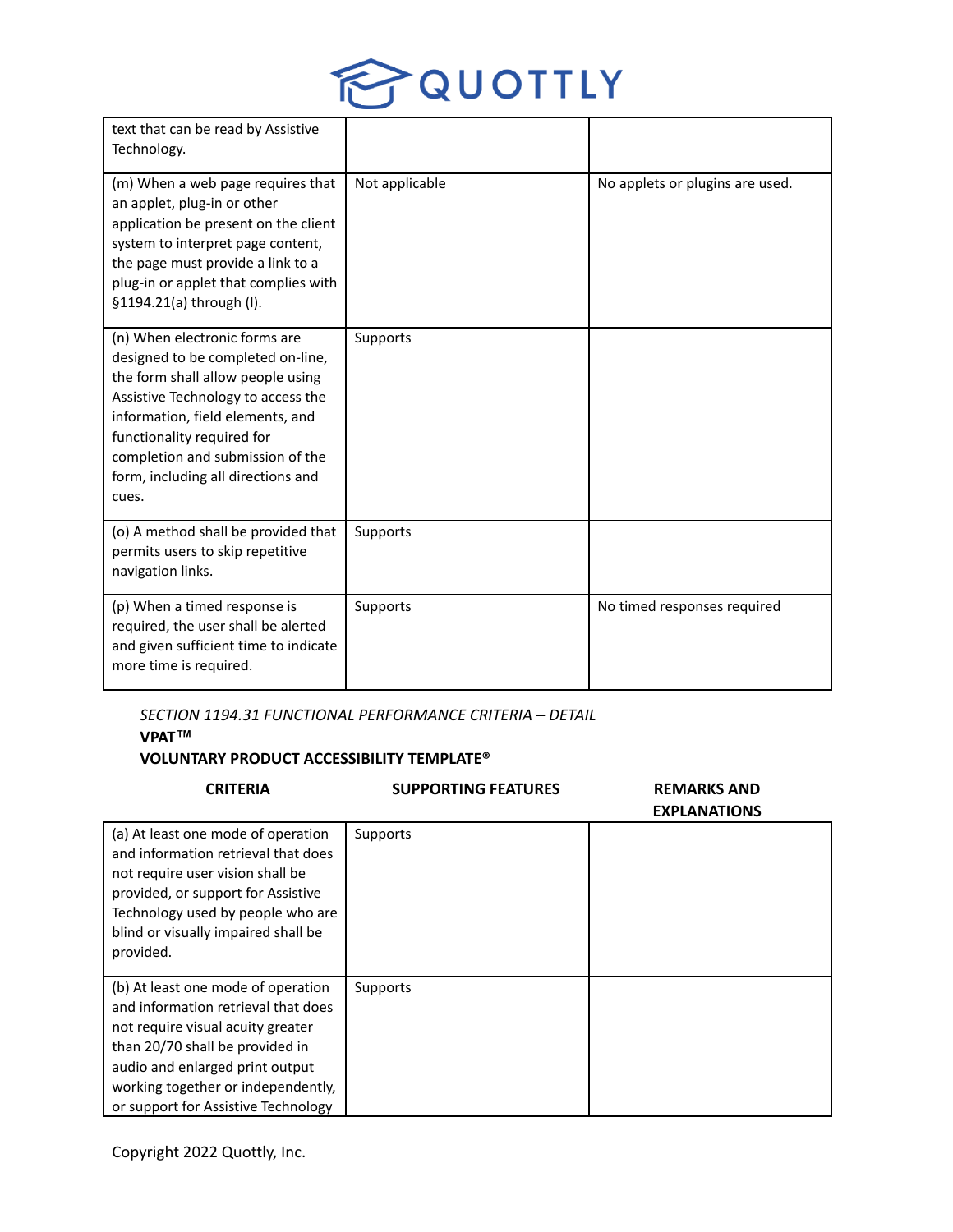

| used by people who are visually<br>impaired shall be provided.                                                                                                                                                                                               |          |  |
|--------------------------------------------------------------------------------------------------------------------------------------------------------------------------------------------------------------------------------------------------------------|----------|--|
| (c) At least one mode of operation<br>and information retrieval that does<br>not require user hearing shall be<br>provided, or support for Assistive<br>Technology used by people who are<br>deaf or hard of hearing shall be<br>provided.                   | Supports |  |
| (d) Where audio information is<br>important for the use of a product,<br>at least one mode of operation and<br>information retrieval shall be<br>provided in an enhanced auditory<br>fashion, or support for assistive<br>hearing devices shall be provided. | Supports |  |
| (e) At least one mode of operation<br>and information retrieval that does<br>not require user speech shall be<br>provided, or support for Assistive<br>Technology used by people with<br>disabilities shall be provided.                                     | Supports |  |
| (f) At least one mode of operation<br>and information retrieval that does<br>not require fine motor control or<br>simultaneous actions and that is<br>operable with limited reach and<br>strength shall be provided.                                         | Supports |  |
|                                                                                                                                                                                                                                                              |          |  |

*SECTION 1194.41 INFORMATION, DOCUMENTATION AND SUPPORT – DETAIL*

# **VPAT™ VOLUNTARY PRODUCT ACCESSIBILITY TEMPLATE®**

# **CRITERIA SUPPORTING FEATURES REMARKS AND**

# **EXPLANATIONS**

|                                                                                                                                                         |          | <b>EXPLANATIONS</b> |
|---------------------------------------------------------------------------------------------------------------------------------------------------------|----------|---------------------|
| (a) Product support documentation<br>provided to end-users shall be<br>made available in alternate formats<br>upon request, at no additional<br>charge  | Supports |                     |
| (b) End-users shall have access to a<br>description of the accessibility and<br>compatibility features of products<br>in alternate formats or alternate | Supports |                     |